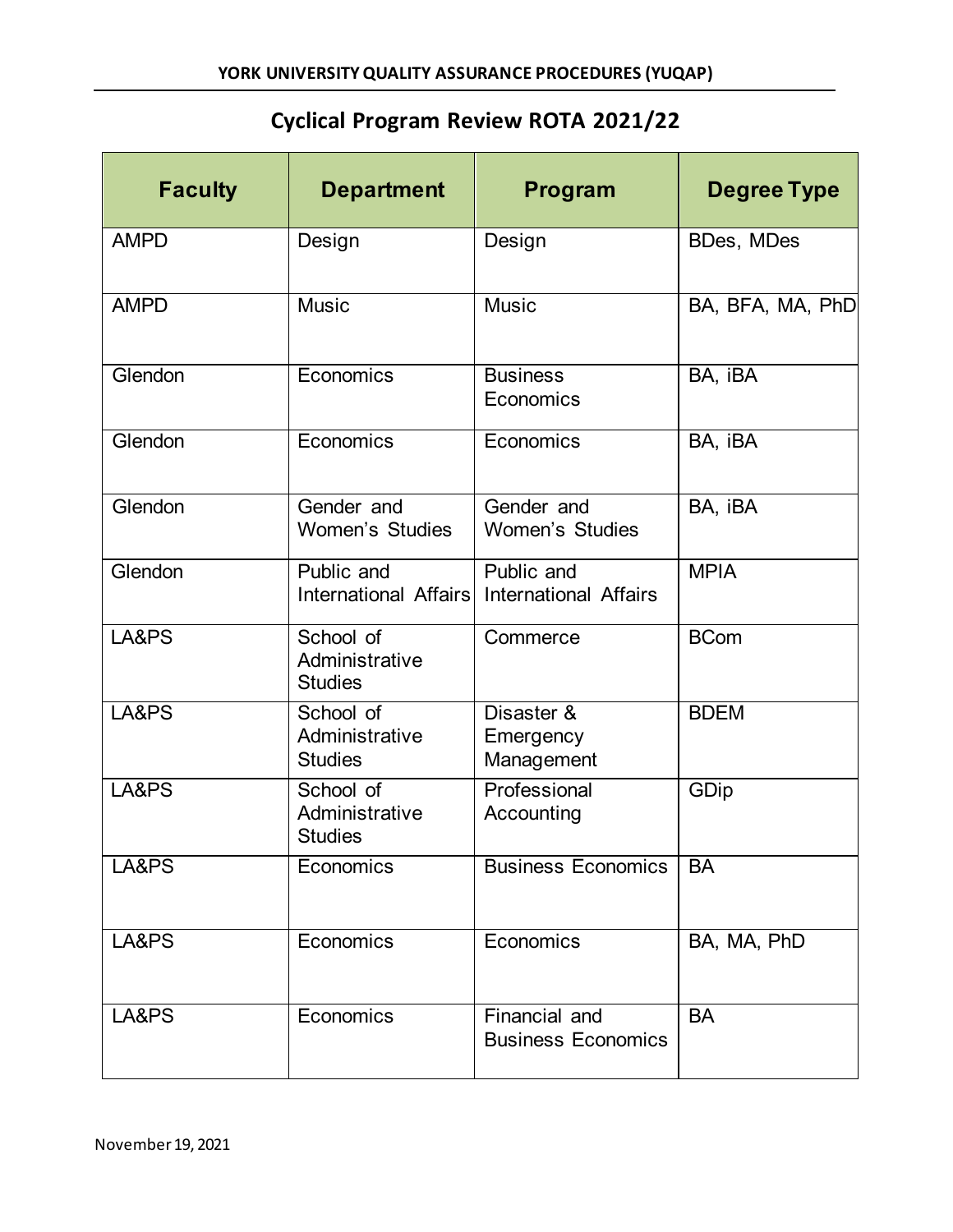| <b>Faculty</b>  | <b>Department</b>                                  | Program                                      | Degree Type                                                          |
|-----------------|----------------------------------------------------|----------------------------------------------|----------------------------------------------------------------------|
| LA&PS           | Gender, Sexuality<br>and Women's<br><b>Studies</b> | Gender and<br><b>Women's Studies</b>         | <b>BA</b>                                                            |
| LA&PS           | Gender, Sexuality<br>and Women's<br><b>Studies</b> | <b>Sexuality Studies</b>                     | BA, iBA                                                              |
| LA&PS           | Gender, Sexuality<br>and Women's<br><b>Studies</b> | Gender, Feminist &<br><b>Women's Studies</b> | MA, PhD                                                              |
| LA&PS           | Public Policy &<br>Administration                  | <b>Public Administration</b>                 | <b>BPA</b>                                                           |
| LA&PS           | Public Policy &<br>Administration                  | Public Policy,<br>Administration & Law       | <b>MPPAL</b>                                                         |
| LA&PS           | Social Work                                        | Social Work                                  | BSW, MSW, PhD                                                        |
| Osgoode         | Osgoode                                            | Law                                          | JD, LLM, PhD                                                         |
| Osgoode         | Osgoode                                            | Law (OPD)                                    | LLM (Professional<br>and International<br>Program)                   |
| <b>Schulich</b> | <b>Schulich</b>                                    | Accounting<br>Advanced Accounting            | MAcc,<br>GDip (Type3)<br><b>DAAc</b><br>GDip (Type1)                 |
| Schulich        | Schulich                                           | <b>Business</b><br>Administration            | BBA, IBBA, MBA,<br>MBA in India,<br>Executive MBA,<br>PhD, GDip PDAM |
| <b>Schulich</b> | Schulich                                           | <b>Business</b>                              | GDip                                                                 |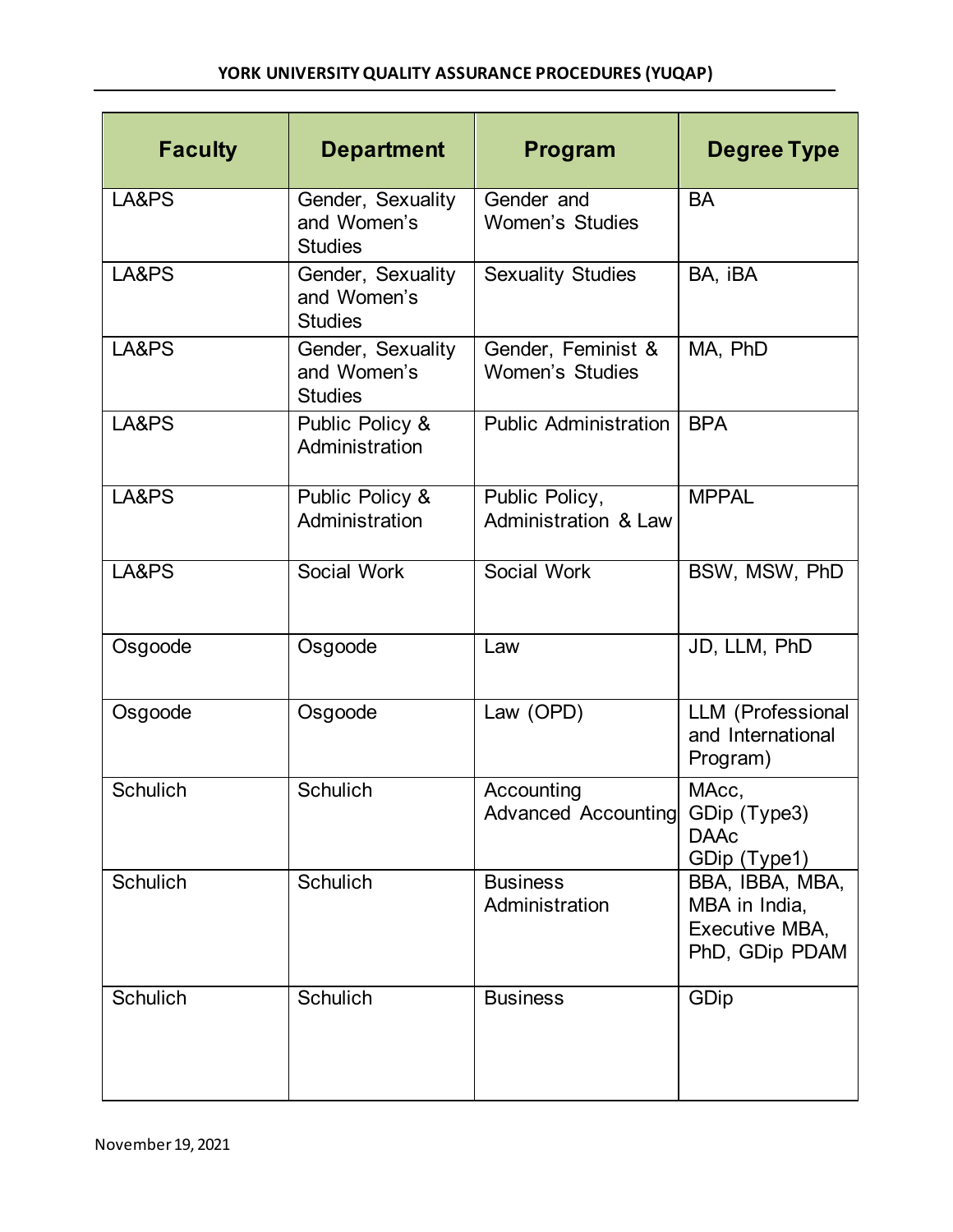| <b>Faculty</b>  | <b>Department</b> | Program                                                                           | <b>Degree Type</b> |
|-----------------|-------------------|-----------------------------------------------------------------------------------|--------------------|
| <b>Schulich</b> | <b>Schulich</b>   | Arts, Media<br>and<br>Entertainment<br>Management                                 | GDip (Type 2)      |
| <b>Schulich</b> | Schulich          | <b>Business</b><br>Analytics                                                      | <b>MBAN</b>        |
| Schulich        | <b>Schulich</b>   | <b>Business and</b><br>the<br>Environment                                         | GDip (Type 2)      |
| <b>Schulich</b> | <b>Schulich</b>   | Culture,<br>Communicatio<br>n and<br>Leadership in<br>Canadian<br><b>Business</b> | GDip (Type 2)      |
| <b>Schulich</b> | <b>Schulich</b>   | Financial<br>Engineering                                                          | GDip (Type 2 & 3)  |
| <b>Schulich</b> | <b>Schulich</b>   | <b>Health</b><br>Industry<br>Management                                           | GDip (type 2)      |
| <b>Schulich</b> | <b>Schulich</b>   | Nonprofit<br>Management<br>& Leadership                                           | GDip (Type 2)      |
| <b>Schulich</b> | <b>Schulich</b>   | Finance                                                                           | <b>MF</b>          |
| <b>Schulich</b> | Schulich          | Master of<br>Management                                                           | <b>MMgt</b>        |
| <b>Schulich</b> | <b>Schulich</b>   | Master of<br>Management<br>in Artificial<br>Intelligence                          | <b>MMAI</b>        |
| Schulich        | Schulich          | Master of<br>Marketing                                                            | <b>MMKG</b>        |